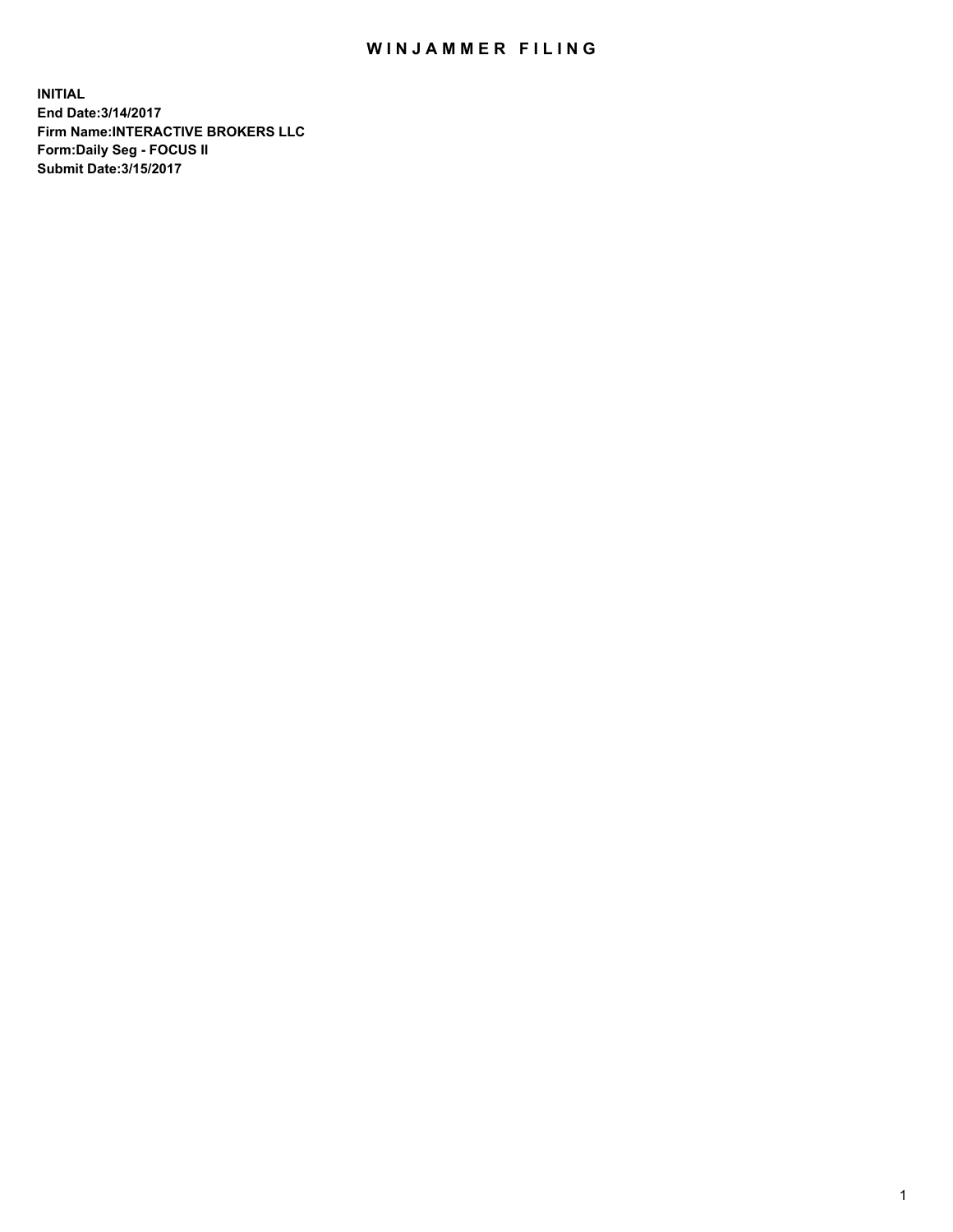## **INITIAL End Date:3/14/2017 Firm Name:INTERACTIVE BROKERS LLC Form:Daily Seg - FOCUS II Submit Date:3/15/2017 Daily Segregation - Cover Page**

| Name of Company<br><b>Contact Name</b><br><b>Contact Phone Number</b><br><b>Contact Email Address</b>                                                                                                                                                                                                                          | <b>INTERACTIVE BROKERS LLC</b><br><b>James Menicucci</b><br>203-618-8085<br>jmenicucci@interactivebrokers.c<br>om |
|--------------------------------------------------------------------------------------------------------------------------------------------------------------------------------------------------------------------------------------------------------------------------------------------------------------------------------|-------------------------------------------------------------------------------------------------------------------|
| FCM's Customer Segregated Funds Residual Interest Target (choose one):<br>a. Minimum dollar amount: ; or<br>b. Minimum percentage of customer segregated funds required:%; or<br>c. Dollar amount range between: and; or<br>d. Percentage range of customer segregated funds required between:% and%.                          | $\overline{\mathbf{0}}$<br>0<br>155,000,000 245,000,000<br>0 <sub>0</sub>                                         |
| FCM's Customer Secured Amount Funds Residual Interest Target (choose one):<br>a. Minimum dollar amount: ; or<br>b. Minimum percentage of customer secured funds required:%; or<br>c. Dollar amount range between: and; or<br>d. Percentage range of customer secured funds required between: % and %.                          | $\overline{\mathbf{0}}$<br>0<br>80,000,000 120,000,000<br>0 <sub>0</sub>                                          |
| FCM's Cleared Swaps Customer Collateral Residual Interest Target (choose one):<br>a. Minimum dollar amount: ; or<br>b. Minimum percentage of cleared swaps customer collateral required:% ; or<br>c. Dollar amount range between: and; or<br>d. Percentage range of cleared swaps customer collateral required between:% and%. | $\overline{\mathbf{0}}$<br>$\overline{\mathbf{0}}$<br>0 <sub>0</sub><br><u>00</u>                                 |

Attach supporting documents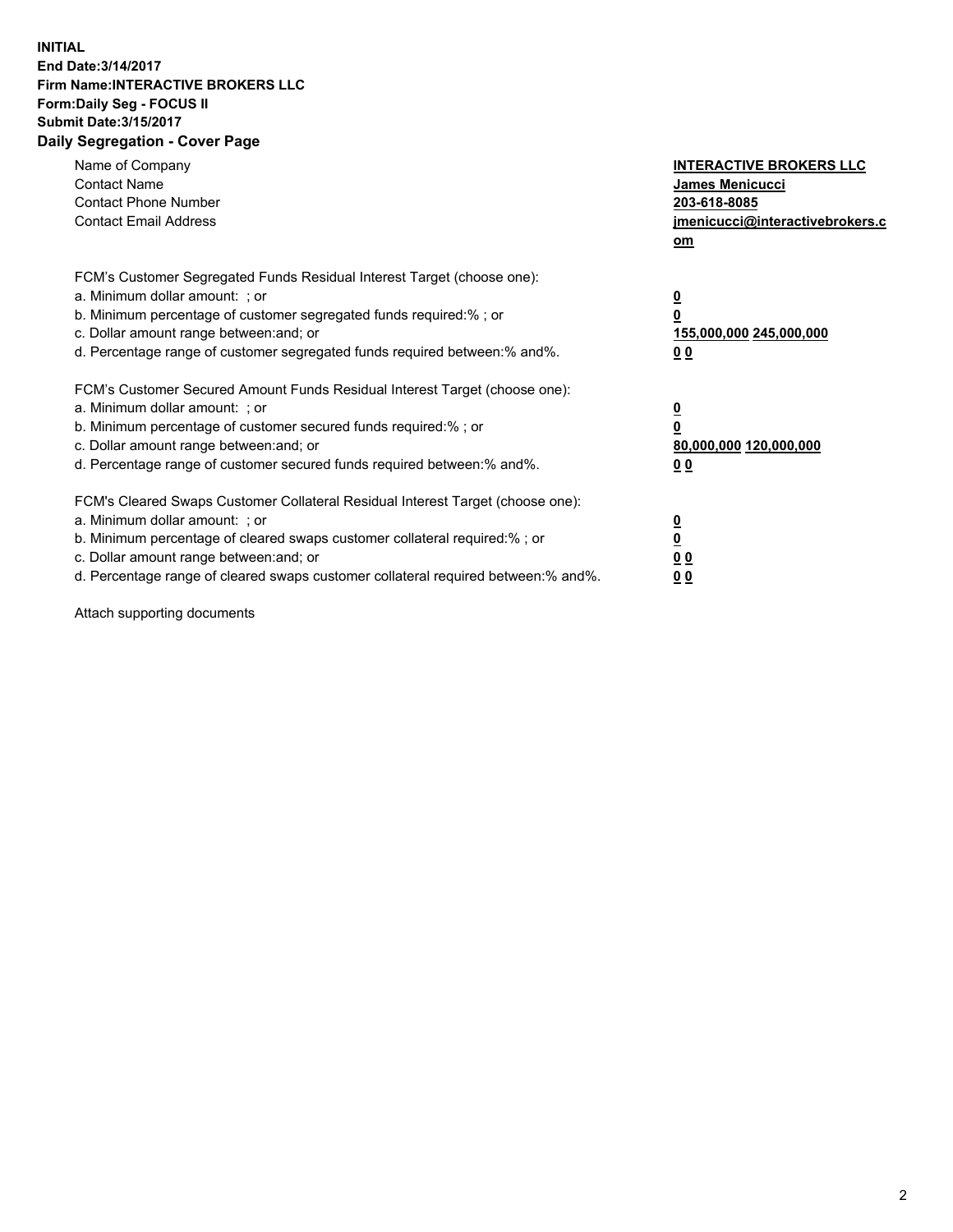## **INITIAL End Date:3/14/2017 Firm Name:INTERACTIVE BROKERS LLC Form:Daily Seg - FOCUS II Submit Date:3/15/2017 Daily Segregation - Secured Amounts**

|     | Foreign Futures and Foreign Options Secured Amounts                                                        |                                  |
|-----|------------------------------------------------------------------------------------------------------------|----------------------------------|
|     | Amount required to be set aside pursuant to law, rule or regulation of a foreign                           | $0$ [7305]                       |
|     | government or a rule of a self-regulatory organization authorized thereunder                               |                                  |
| 1.  | Net ledger balance - Foreign Futures and Foreign Option Trading - All Customers                            |                                  |
|     | A. Cash                                                                                                    | 356,838,976 [7315]               |
|     | B. Securities (at market)                                                                                  | 0 [7317]                         |
| 2.  | Net unrealized profit (loss) in open futures contracts traded on a foreign board of trade                  | 10,666,894 [7325]                |
| 3.  | Exchange traded options                                                                                    |                                  |
|     | a. Market value of open option contracts purchased on a foreign board of trade                             | 258,748 [7335]                   |
|     | b. Market value of open contracts granted (sold) on a foreign board of trade                               | -15,999 [7337]                   |
| 4.  | Net equity (deficit) (add lines 1.2. and 3.)                                                               | 367,748,619 [7345]               |
| 5.  | Account liquidating to a deficit and account with a debit balances - gross amount                          | 60,639 [7351]                    |
|     | Less: amount offset by customer owned securities                                                           | 0 [7352] 60,639 [7354]           |
| 6.  | Amount required to be set aside as the secured amount - Net Liquidating Equity                             | 367,809,258 [7355]               |
|     | Method (add lines 4 and 5)                                                                                 |                                  |
| 7.  | Greater of amount required to be set aside pursuant to foreign jurisdiction (above) or line                | 367,809,258 [7360]               |
|     | 6.                                                                                                         |                                  |
|     | FUNDS DEPOSITED IN SEPARATE REGULATION 30.7 ACCOUNTS                                                       |                                  |
| 1.  | Cash in banks                                                                                              |                                  |
|     | A. Banks located in the United States                                                                      | $0$ [7500]                       |
|     | B. Other banks qualified under Regulation 30.7                                                             | 0 [7520] 0 [7530]                |
| 2.  | Securities                                                                                                 |                                  |
|     | A. In safekeeping with banks located in the United States                                                  | 415,215,865 [7540]               |
|     | B. In safekeeping with other banks qualified under Regulation 30.7                                         | 0 [7560] 415,215,865 [7570]      |
| 3.  | Equities with registered futures commission merchants                                                      |                                  |
|     | A. Cash                                                                                                    | $0$ [7580]                       |
|     | <b>B.</b> Securities                                                                                       | $0$ [7590]                       |
|     | C. Unrealized gain (loss) on open futures contracts                                                        | $0$ [7600]                       |
|     | D. Value of long option contracts                                                                          | $0$ [7610]                       |
|     | E. Value of short option contracts                                                                         | 0 [7615] 0 [7620]                |
| 4.  | Amounts held by clearing organizations of foreign boards of trade                                          |                                  |
|     | A. Cash                                                                                                    | $0$ [7640]                       |
|     | <b>B.</b> Securities                                                                                       | $0$ [7650]                       |
|     | C. Amount due to (from) clearing organization - daily variation                                            | $0$ [7660]                       |
|     | D. Value of long option contracts                                                                          | $0$ [7670]                       |
|     | E. Value of short option contracts                                                                         | 0 [7675] 0 [7680]                |
| 5.  | Amounts held by members of foreign boards of trade                                                         |                                  |
|     | A. Cash                                                                                                    | 77,077,643 [7700]                |
|     | <b>B.</b> Securities                                                                                       | $0$ [7710]                       |
|     | C. Unrealized gain (loss) on open futures contracts                                                        | 778,864 [7720]                   |
|     | D. Value of long option contracts                                                                          | 258,748 [7730]                   |
|     | E. Value of short option contracts                                                                         | -15,999 [7735] 78,099,256 [7740] |
| 6.  | Amounts with other depositories designated by a foreign board of trade                                     | $0$ [7760]                       |
| 7.  | Segregated funds on hand                                                                                   | $0$ [7765]                       |
| 8.  | Total funds in separate section 30.7 accounts                                                              | 493,315,121 [7770]               |
| 9.  | Excess (deficiency) Set Aside for Secured Amount (subtract line 7 Secured Statement<br>Page 1 from Line 8) | 125,505,863 [7380]               |
| 10. | Management Target Amount for Excess funds in separate section 30.7 accounts                                | 80,000,000 [7780]                |
| 11. | Excess (deficiency) funds in separate 30.7 accounts over (under) Management Target                         | 45,505,863 [7785]                |
|     |                                                                                                            |                                  |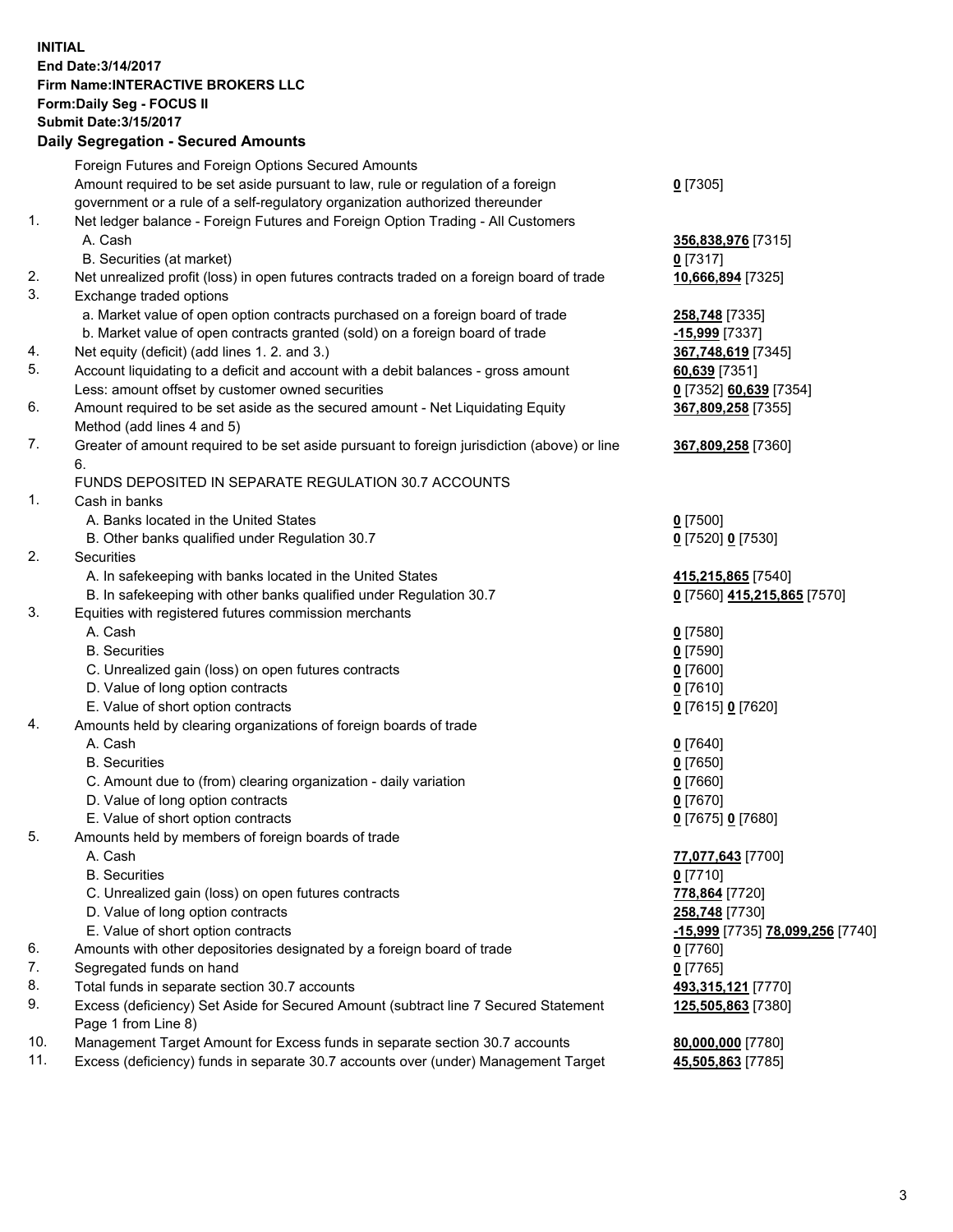**INITIAL End Date:3/14/2017 Firm Name:INTERACTIVE BROKERS LLC Form:Daily Seg - FOCUS II Submit Date:3/15/2017 Daily Segregation - Segregation Statement** SEGREGATION REQUIREMENTS(Section 4d(2) of the CEAct) 1. Net ledger balance A. Cash **3,380,335,698** [7010] B. Securities (at market) **0** [7020] 2. Net unrealized profit (loss) in open futures contracts traded on a contract market **-115,485,116** [7030] 3. Exchange traded options A. Add market value of open option contracts purchased on a contract market **158,312,955** [7032] B. Deduct market value of open option contracts granted (sold) on a contract market **-280,346,355** [7033] 4. Net equity (deficit) (add lines 1, 2 and 3) **3,142,817,182** [7040] 5. Accounts liquidating to a deficit and accounts with debit balances - gross amount **172,443** [7045] Less: amount offset by customer securities **0** [7047] **172,443** [7050] 6. Amount required to be segregated (add lines 4 and 5) **3,142,989,625** [7060] FUNDS IN SEGREGATED ACCOUNTS 7. Deposited in segregated funds bank accounts A. Cash **58,505,974** [7070] B. Securities representing investments of customers' funds (at market) **2,006,828,870** [7080] C. Securities held for particular customers or option customers in lieu of cash (at market) **0** [7090] 8. Margins on deposit with derivatives clearing organizations of contract markets A. Cash **19,520,339** [7100] B. Securities representing investments of customers' funds (at market) **1,420,200,829** [7110] C. Securities held for particular customers or option customers in lieu of cash (at market) **0** [7120] 9. Net settlement from (to) derivatives clearing organizations of contract markets **5,352,502** [7130] 10. Exchange traded options A. Value of open long option contracts **158,308,289** [7132] B. Value of open short option contracts **-280,343,551** [7133] 11. Net equities with other FCMs A. Net liquidating equity **0** [7140] B. Securities representing investments of customers' funds (at market) **0** [7160] C. Securities held for particular customers or option customers in lieu of cash (at market) **0** [7170] 12. Segregated funds on hand **0** [7150] 13. Total amount in segregation (add lines 7 through 12) **3,388,373,252** [7180] 14. Excess (deficiency) funds in segregation (subtract line 6 from line 13) **245,383,627** [7190] 15. Management Target Amount for Excess funds in segregation **155,000,000** [7194]

16. Excess (deficiency) funds in segregation over (under) Management Target Amount Excess

**90,383,627** [7198]